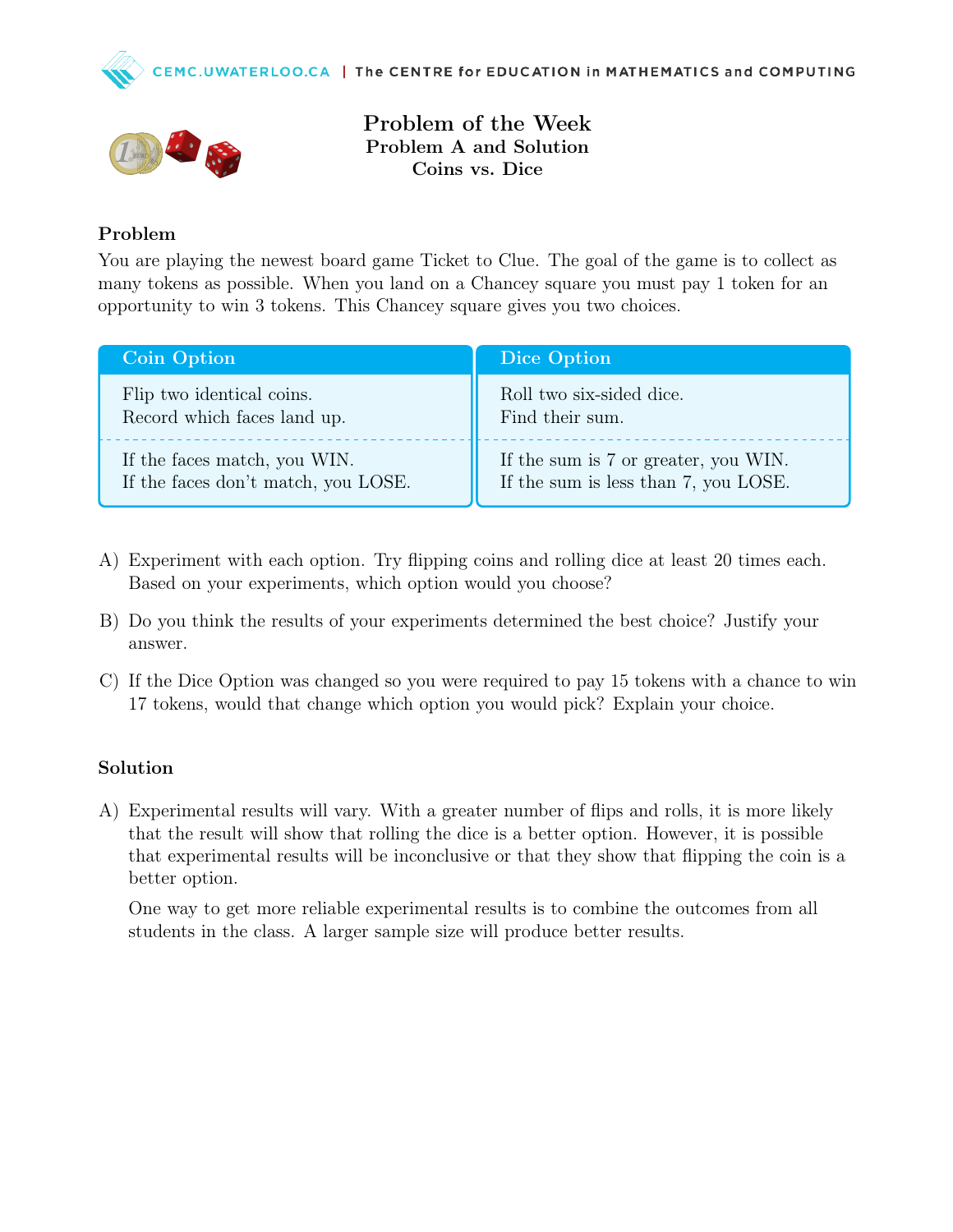

B) We can logically show that the Dice Option gives a better chance of winning over the long term.

Let's first look at the Coin Option. When we flip two coins, there are four possible combinations of outcomes:

heads/heads, heads/tails, tails/heads, tails/tails

In half of these combinations the faces on the two coins match, so there is a 50-50 chance you will win with the Coin Option.

Now let's look at the Dice Option. Since there are 6 sides on each die, there are  $6 \times 6 = 36$ possible combinations of the faces showing on the two dice. The table below shows the sums of all possible rolls.

| <b>Sums</b>    |                | $\overline{2}$ | 3 |          | 5  | 6  |
|----------------|----------------|----------------|---|----------|----|----|
|                | $\overline{2}$ | 3              |   | 5        | 6  |    |
| $\overline{2}$ | 3              |                | 5 | 6        |    |    |
| 3              |                | 5              | 6 |          |    |    |
| 4              | 5              | 6              |   |          |    | 10 |
| 5              |                |                |   | <u>y</u> | 10 |    |
| 6              |                |                |   | 10       |    | 12 |

We see that a total of 21 combinations have a sum that is 7 or greater. That is more than half the possible outcomes, so the chance of winning with the Dice Option is better than 50-50. So in the long term, the Dice Option gives you a better chance of winning. Note that on a single turn, there is no guarantee that you would win with the Dice Option, so you are taking a chance either way.

C) In both cases, the net gain is 2 tokens when you win, and the probability of winning with the Dice Option is still slightly higher than the Coin Option. However, there are reasons to play the Coin Option in this case.

For example, in the real world the tokens in this problem would be a limited resource. Suppose you are only given 50 tokens to start the game. Imagine if you landed on the Chancey square three times in a row and lost each time.

If you chose the Dice Option each time, you paid a total of  $3 \times 15 = 45$  tokens to play. If you chose the Coin Option each time, you paid a total of  $3 \times 1 = 3$  tokens to play.

This means after three losses with the Dice Option, you would not have enough tokens to choose the Dice Option again. There is a substantially lower risk with the Coin Option.